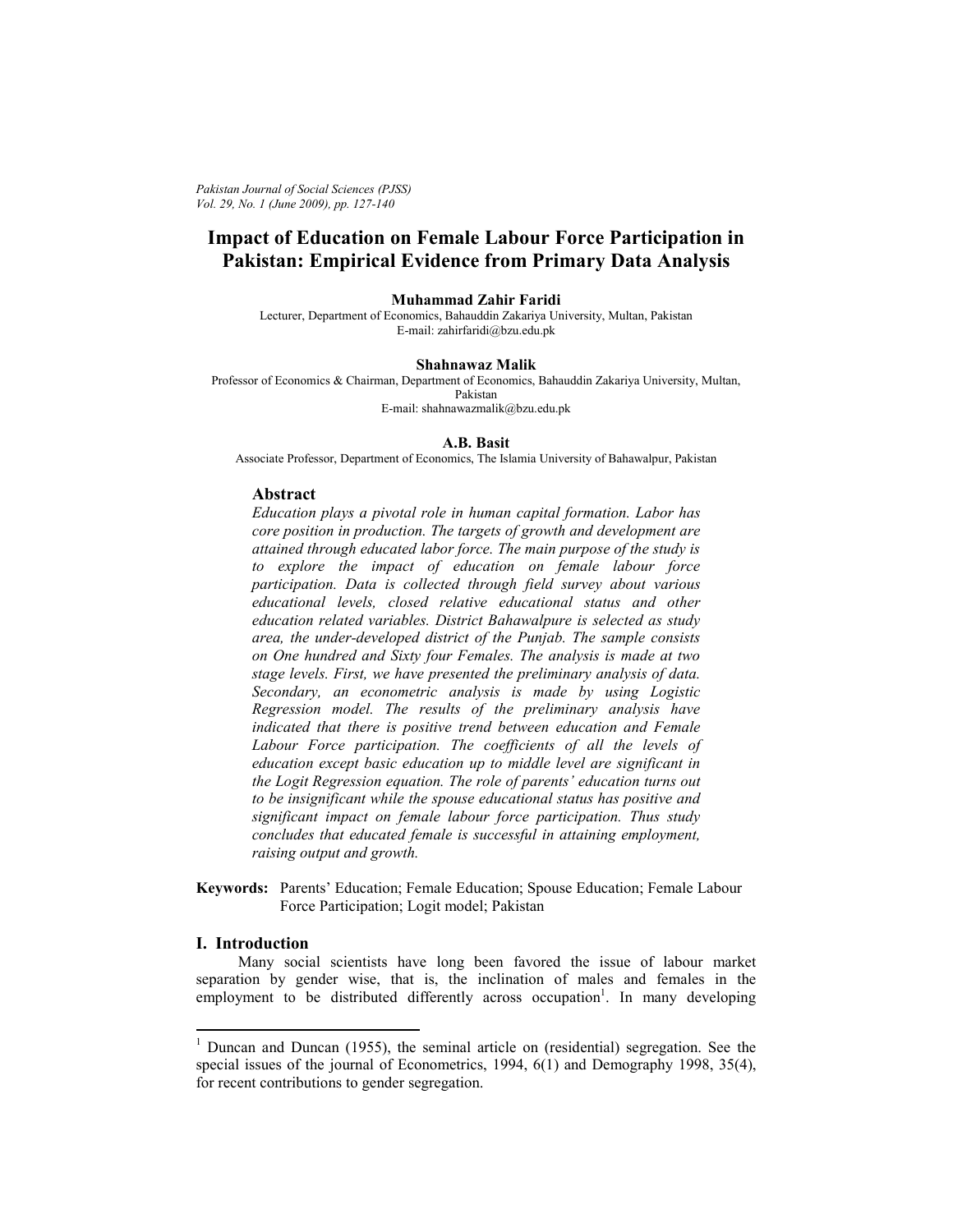economies, the researchers have brought out gender gap in employment, education and health because these are major indicators of the human capital. Moreover, education is considered as an asset. Once, it has not been achieved, can be sold. Theoretically, it is proved that education is an investment in human capital. It also increases human skills, capability and competencies. There are deluging differences in gender education in many developing economies. In addition, there are great differences in employment opportunities and incomes by gender in most developing countries (World Bank, 2001).

 There are many studies in the literature regarding gender differences in education that influence women. Female education plays a vital role in raising the welfare and wellbeing of societies and families. This issue becomes more important due to number of reasons. First, the educational attainment of females raises the productivity of women through labour market participation. Secondly, the women's education level raises education profile of children and in result a good generation is prepared. Education provides basic skill to empower the females and also enhances women's status in the society. In Pakistan, the level of schooling is still very low for females albeit there has remained positive trend in previous years. The male's literacy rate is not also very high, but as compared to females, their position is better. The present study explores how different level of education, presence of closed relative's education, Family set up, presence of assets, location affect female labour force participation in Pakistan.

 The main objective of this paper is to examine the impact of different level of education on female labour force participation. The paper is arranged as follows; the section two presents the review of literature. Data and methodological issues are discussed in the section 3. Section 4 provides the discussion of results. Finally, concluding remarks and policy implications are offered in the section 5.

### **II. Literature Review**

 T.W. Schultz and Gray Becker have conducted many studies in the United States with reference to secondary school and college graduates. According to Becker (1964), theory of human capital considers participation in education as an investment in human capital due to the expected return in later in life. Therefore, it can be said that more productive, more skilled and people equipped with better knowledge will be available in the society as the amount of educational attainment rises. Therefore, social factors like fertility, mortality, and children education, distribution of income and life expectancy at birth are strongly influenced by the level of education.

 Schultz (1961) has indicated that even the lower level of returns to education is almost equal to the higher return to non-human capital. The author has based his results on Herman P. Miller's lifetime income estimates. The study has explored almost 11 percent return from both high school and college education. He has considered all types of expenditures on education i.e. Private and Public expenditures and also opportunity cost of attending school as the investment costs and non is considered as consumption expenditure. The study has concluded that 36 to 70 percent of the unexplained increase in the labour income is interpreted by the returns to the extra education of the laborers in the U.S.A between 1929 and 1956.

 Barro (2000) has made an effort to determine the effect of physical capital stock and human capital stock on the growth rates. He has used a sample of 98 countries for the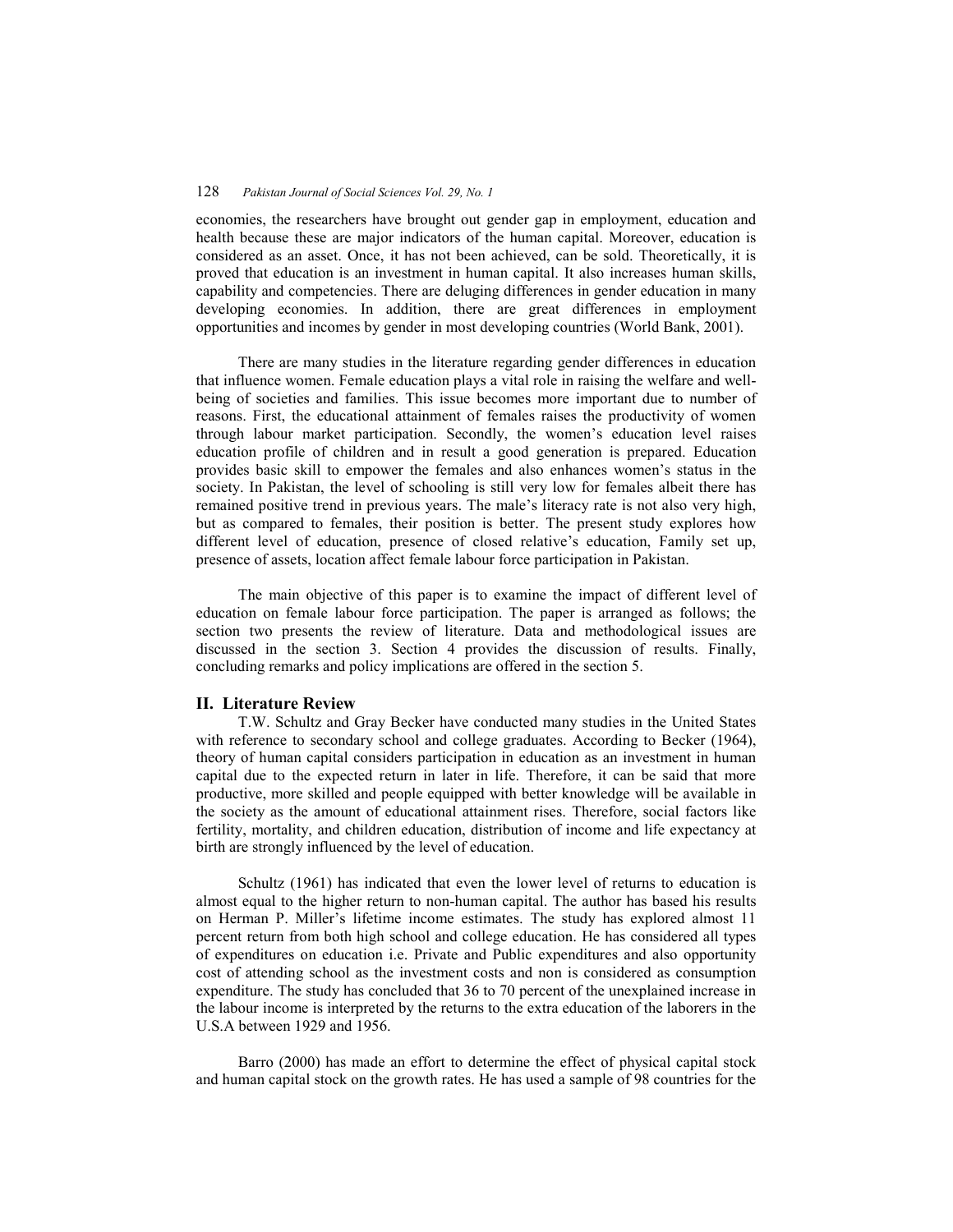years 1965 to 1995. The study concludes that growth rates are inversely influenced by the physical stock of capital while human capital has a positive impact on economic growth rate.

 Gemmell (1996) has emphasized the issues of using enrollment rates and has developed alternative measures of human capital, using education attainment at the primary level, secondary level and tertiary level. The results of the study are based on the samples of OECD countries. The evidence has indicated that there is positive correlation between the investment in OECD countries and the secondary level education in the labour force.

 Tansel A (2002) has examined the various aspects of women work participation in Turkey by using time series analysis. He has interpreted the estimates of the factors determining female labour market participation rates across the 67 provinces for the years 1980, 1985 and 1990. The present study is based on the U-Shaped hypothesis of female labour force participation. He has attempted to explain the interdependency between female labour force participation and the level of economic development. The study has concluded that female labour force participation is positively and significantly affected by female level of education and economic growth rate. Various studies also concluded that education has strong positive relation with women empowerment in Pakistan and primary schooling for girls and enrolment rates are found to reduce gender inequality in education (Sathar and Lolyd, 1994; Sathar and Kazi, 2000; Rafiq, 19996; Chaudhry, 2007; Chaudhry and Rehman, 2009).

 Khan and Irfan (1985) have calculated the private rates of return on education considering various levels of education such as primary, secondary and high. The results have indicated that the calculated rates of return vary directly with the level of education. The similar study has been made by Shabbir (1991) by examining the effects of diploma in the rates of return to education in Pakistan. He has found that there exists substantial and significant impact at four certification level such as matriculation, FA/F.Sc, graduation and Masters.

 Nasir and Nazli (2000) have constructed a human capital model for Pakistan. This model is based on Mincerian equation. They have explored the returns to education at various levels of education i.e. Basic, Middle, FA/F.Sc, graduation and Professionals. They have indicated that an additional year of education raises about 7 percent returns for wage earners. They have found that there is positive relation between higher education and higher earnings.

 Hill and King ((1995) has studied the effect of gender differences on education in an empirical growth context. The study has related the levels of Gross Domestic Product to gender gap in education. They have concluded that a low female-male ration is linked with a lesser level of GDP Per Capita.

 The International labour force office (2000) has indicated that the key indicators of the labour market are higher education. They have stressed that education and training are considered the basic need of the economy. The labour market entry and education are closely linked.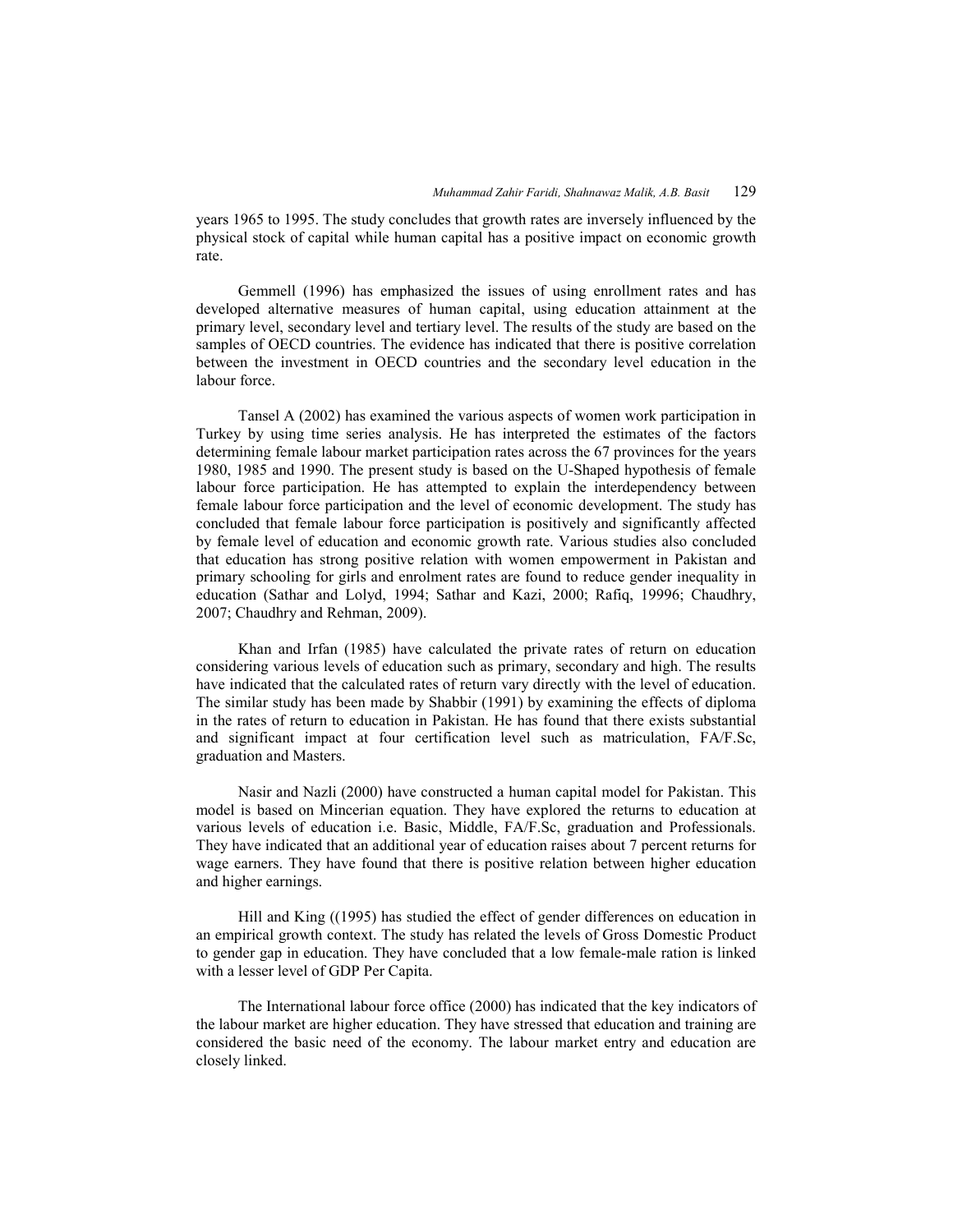Shah Rummana (2007) has traced out the impact of higher education on women's earnings. Data is collected about the education level, experience and monthly salary of the female teachers working in the public sector educational institutions. Mincerian based model is estimated by using ordinary least square method. The study concludes that with every rise in educational level, there is an increase of monthly income of the females.

## **III. Sources of Data and Methodological Issues**

### *Statement of the Hypothesis*

After discussing the review of some important studies, it is hypothesized that various levels of education (i.e. up to middle level, Matric, intermediate, graduation and masters, M.Phil, Ph.D and Professionals) are positively related to female work participation. In addition, we have used closed relative education (Educated Father, Mother and Spouse) as proxy variables to trace out their effect on female labour force participation in economic activities. Further, the study has included some additional variables relating to like marital status, presence of assets, location family set up and family size to affect the FLFP.

The detail list of these variables is given in the table.

| <b>Variables</b>           | <b>Description of the Variables</b> |                                                               |  |  |  |
|----------------------------|-------------------------------------|---------------------------------------------------------------|--|--|--|
| <b>Dependent Variables</b> |                                     |                                                               |  |  |  |
| <b>FLFP</b>                | Female<br>Force<br>Labour           | =1 of female worker participate in economic activities        |  |  |  |
|                            | Participation                       | $=0$ Otherwise                                                |  |  |  |
|                            |                                     | <b>Explanatory Variables</b>                                  |  |  |  |
| <b>AGECY</b>               | Age in completed year               |                                                               |  |  |  |
| <b>EDUCI</b>               | Education up to middle              | 1= if the worker level of education is up to middle           |  |  |  |
|                            | level                               | 0= Otherwise                                                  |  |  |  |
| <b>EDUCII</b>              | Matric level of education           | 1= if the worker education level is Matric                    |  |  |  |
|                            |                                     | $=0$ Otherwise                                                |  |  |  |
| <b>EDUCIII</b>             | Intermediate<br>level<br>of         | 1= if the worker education level is Intermediate              |  |  |  |
|                            | education                           | $0 =$ otherwise                                               |  |  |  |
| <b>EDUCIV</b>              | οf<br>Graduation<br>level           | 1= if the worker level of education is BA/B.Sc, B.Com, B.Tech |  |  |  |
|                            | education                           | $0 =$ Otherwise                                               |  |  |  |
| <b>EDUCV</b>               | Masters, M.Phil, Ph.D &             | 1= if the worker level of education is MA/M.Sc, M.Phil, Ph.D  |  |  |  |
|                            | Professionals                       | and Professionals                                             |  |  |  |
|                            |                                     | $0 =$ otherwise                                               |  |  |  |
| <b>EDUCM</b>               | <b>Educated Mother</b>              | 1= if the worker mother is educated                           |  |  |  |
|                            |                                     | $0 =$ otherwise                                               |  |  |  |
| <b>EDUCF</b>               | <b>Educated Father</b>              | 1= if the worker's father is educated                         |  |  |  |
|                            |                                     | $0 =$ otherwise                                               |  |  |  |
| <b>EDUCS</b>               | <b>Educated Spouse</b>              | 1= if the worker's Spouse is educated                         |  |  |  |
|                            |                                     | $0 =$ otherwise                                               |  |  |  |
| <b>MARTS</b>               | <b>Marital Status</b>               | 1= if the worker is married                                   |  |  |  |
|                            |                                     | $0 =$ otherwise                                               |  |  |  |
| <b>PHAST</b>               | Presence of Assets                  | 1= if the worker has assets in any form                       |  |  |  |
|                            |                                     | $0 =$ otherwise                                               |  |  |  |
| <b>FAMUP</b>               | Family Set up                       | 1= if the worker belongs to joint family                      |  |  |  |
|                            |                                     | $0 =$ otherwise                                               |  |  |  |
| <b>LOCTN</b>               | Location/<br>of<br>Region           | 1= if the worker is living in the urban area                  |  |  |  |
|                            | Residence                           | $0 =$ otherwise                                               |  |  |  |
| <b>HSIZE</b>               | Household Size                      | Total number of the family members                            |  |  |  |

### **Table 1 List of Selected Variables**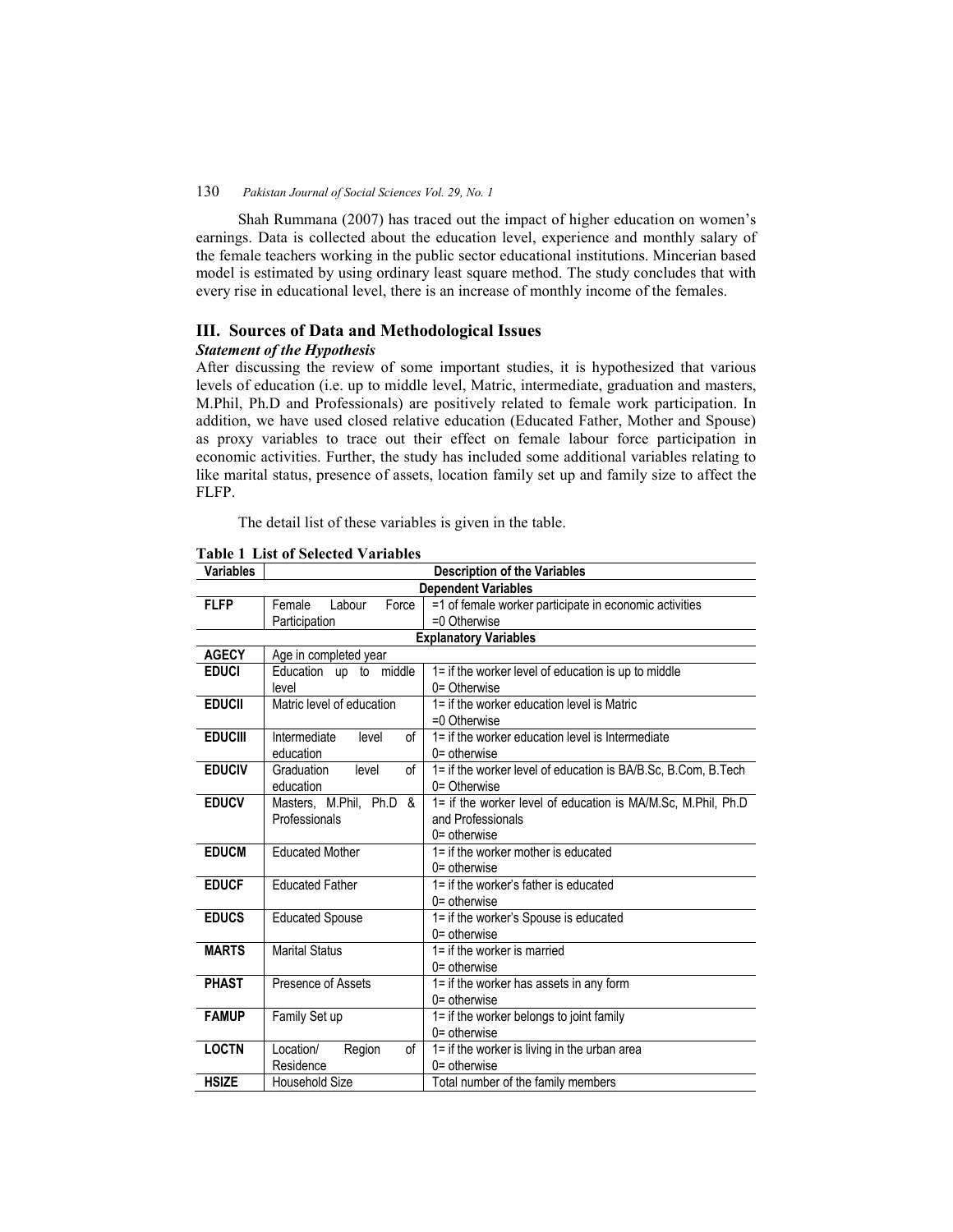#### *Sources of the data*

To observe the effect of education on female labour force participation especially under-developed district of Punjab like Bahawalpure has been selected for analysis. The study is based on the primary source of data. Data has been collected through stratified random sampling and simple random sampling techniques. One hundred and sixty four females aged 15-64 years are interviewed for this analysis. Samples are drawn both from urban and rural areas according to the population distribution. District Bahawalpure comprises on five Tehsil (Namely Bahawalpure, Yezman, Ahmad Pure East, Khairpur Tamiwali and Hasilpure). Two Tehsils (Bahawalpure and Yezman) are selected randomly for analysis.

### *Logit Regression Model*

In this study, we have used binary Logit econometric model for examining the impact of education on female labour force participation in terms of binary characteristics.

The generalized form of our equation can be written as

$$
L = \ln\left(\frac{P_i}{1 - P_i}\right) = \alpha + \beta_i X_i + \mu_i
$$

Where

L= Dependent binary variable (1= if female worker participates in economic activities and 0 otherwise)

 $\alpha$  = Intercept Term

 $\beta_i$  = Coefficient of explanatory variables.

 $\mu_i$  = Stochastic error term.

 In case of binary logit regression model, the slope or marginal effects are calculated as

$$
\frac{\partial L}{\partial X_i} = \hat{P}_i \left( 1 - \hat{P}_i \right) \beta_i
$$

### **IV. Results and Discussion**

### **a. Preliminary Data analysis**

 Before interpreting the empirical results of the study, a preliminary analysis of the data is presented.

#### *Female Labour Force Participation and Education*

 Now, we present the relationship between education and female labour force participation. According to the theory, education directly influences the labour force participation. We explore the link between the various education levels and labour force participation from the data, given in the table 2.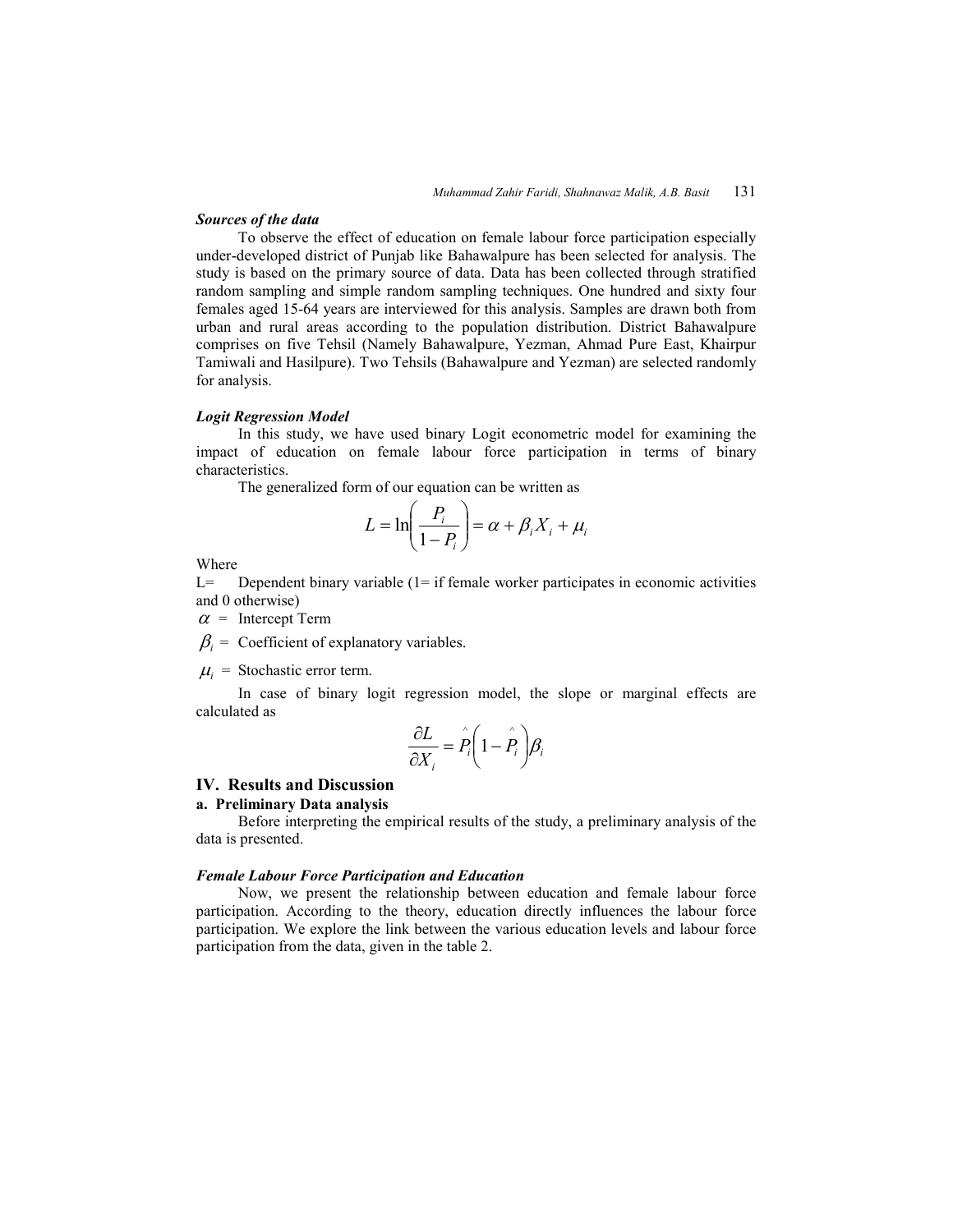| <b>Education level</b>                                                | <b>Participants</b>      | <b>Non Participants</b>  | Total                    |
|-----------------------------------------------------------------------|--------------------------|--------------------------|--------------------------|
| <b>EDUCI</b><br>Up to Middle                                          | 27<br>(24.55)<br>[61.36] | 17<br>(31.48)<br>[38.64] | 44<br>(26.83)<br>$[100]$ |
| <b>EDUCII</b><br><b>Matric</b>                                        | 24<br>(21.82)<br>[63.16] | 14<br>(25.93)<br>[38.84] | 38<br>(23.17)<br>[100]   |
| <b>EDUCIII</b><br><b>Intermediate</b>                                 | 19<br>(17.27)<br>[63.33] | 11<br>(20.37)<br>[36.67] | 30<br>(18.29)<br>[100]   |
| <b>EDUCIV</b><br><b>BA/B.Sc or B.Com</b>                              | 18<br>(16.36)<br>[69.23] | 08<br>(14.81)<br>[30.77] | 26<br>(15.85)<br>$[100]$ |
| <b>EDUCV</b><br>MA / M.Sc / M.Phil / P.hD and<br><b>Professionals</b> | 22<br>(20.0)<br>[84.61]  | 04<br>(7.41)<br>[15.39]  | 26<br>(15.85)<br>[100]   |
| Total                                                                 | 110<br>(100)<br>[67.67]  | 54<br>(100)<br>[32.93]   | 164<br>(100)<br>$[100]$  |

| Table 2: Distribution of respondents by education |  |
|---------------------------------------------------|--|
|---------------------------------------------------|--|

Source: - Field Survey by the author.

Note: Values in round brackets are percentages from column totals, while the values in square brackets are percentages from row totals

 The distribution of participating and non participating females by their education level is reported in the table 2. This analysis indicates that the female labour force participation and education levels are positively correlated. As the level of education increases and females attain higher education, their participation in the labour market increase. The females whose education level is intermediate 63.33% females are more likely to participate in the labour market (84.61%) female in the labour market are highly educated.

### *Father's education and female labour force participation*

 Supply of labour is also influenced by the education level of father. It is expected that the workers whose fathers are educated, they are more likely to participate in the labour market. The following table portrays the relationship between the female labour force participation and educated fathers.

| <b>Father's Education</b> | <b>Participants</b> | Non participants | Total   |
|---------------------------|---------------------|------------------|---------|
|                           | 71                  | 30               | 101     |
| <b>Educated father</b>    | (64.55)             | (55.56)          | (61.59) |
|                           | [70.3]              | [29.70]          | [100]   |
|                           | 39                  | 24               | 63      |
| Un educated father        | (35.45)             | (44.44)          | (38.41) |
|                           | [61.9]              | [38.1]           | [100]   |
|                           | 110                 | 54               | 164     |
| Total                     | (100)               | (100)            | (100)   |
|                           | [67.07]             | [32.93]          | [100]   |

**Table 3: Distribution of Respondents by Father's Education**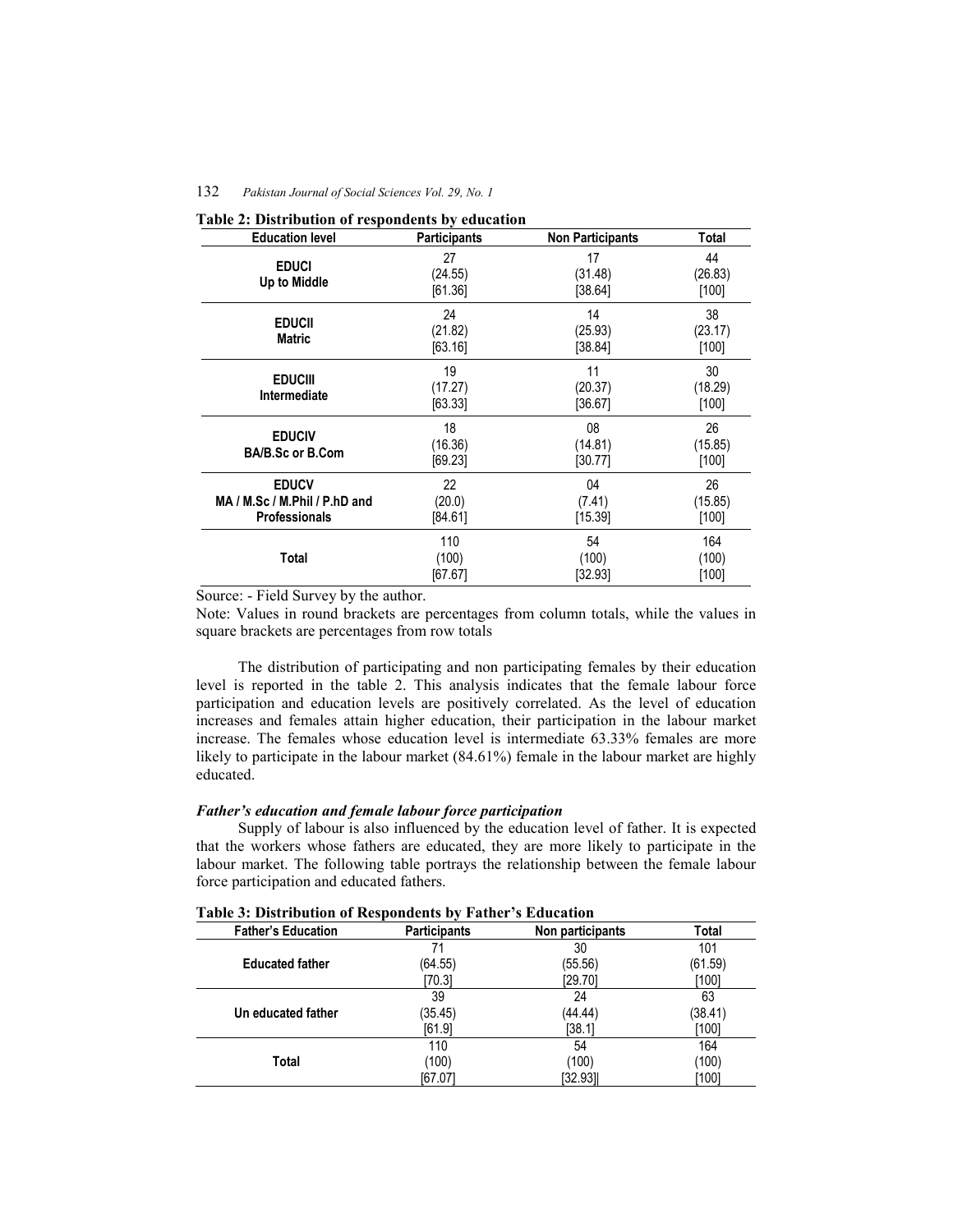Source: - Field Survey by the author.

Note: Values in round brackets are percentages from column totals, while the values in square brackets are percentages from row totals

 The table 3 gives a picture of distribution of participating and non participating females by the presence of educated father. Data shows that educational status of father is positively related to the females' participation in the labour market. Almost 70.30% females are participating in the labour force whose parents are educated while uneducated father's daughters are less likely to participate in the labour market and their participation rate is about 61.9%.

#### *Mother's Education and female labour force participation*

 Presence of mother's education is another factor which positively influences female labour force participation in economic activities. The table 4 traces out relationship between female labour force participation and presence of mother's education.

| <b>Mother's Education</b> | <b>Participants</b> | Non participants | Total   |
|---------------------------|---------------------|------------------|---------|
| <b>Education mother</b>   | 59                  | 11               | 70      |
|                           | (53.64)             | (20.370)         | (42.68) |
|                           | [84.29]             | [15.71]          | $[100]$ |
| Un educated mother        | 51                  | 43               | 94      |
|                           | (46.36)             | (79.63)          | (57.32) |
|                           | [54.26]             | [45.75]          | $[100]$ |
| Total                     | 110                 | 54               | 164     |
|                           | (100)               | (100)            | (100)   |
|                           | [67.07]             | [32.93]          | [100]   |

### **Table 4: Distribution of respondents and mother's Education**

Source: - Field Survey by the author.

Note: Values in round brackets are percentages from column totals, while the values in square brackets are percentages from row totals

 The table 4 shows the distribution of respondents by the presence of mother's education. Data shows that educated mother's daughters' participation rate (84.29%) is greater than those females whose mothers are uneducated which is 54.26%. The study concludes that educated mothers and female labour force participation are directly related. Generally most of the educated mothers are already working outside home activities because they want to contribute the family budget. This thing motivates the females to participate in the labour market.

### *Spouse education and female labour force participation*

 Female labour force participation decision is affected by spouse education. Spouse's education can effect both the women labour force participation and her time allocation in either market or non-market activities. It is expected that the females are more likely to participate in the labour market whose husbands are educated.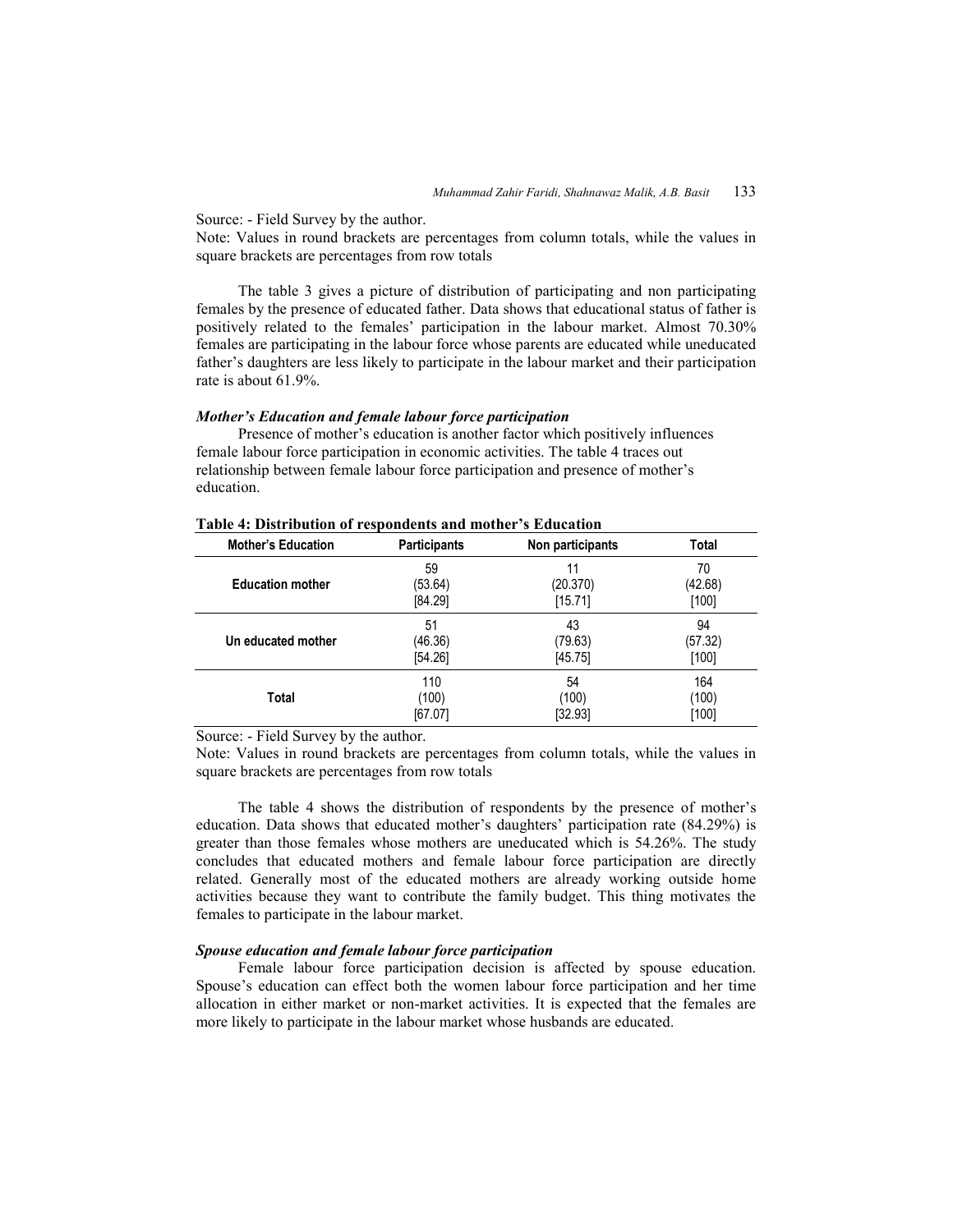| <b>Spouse Education</b> | <b>Participants</b> | Non-participants | Total   |
|-------------------------|---------------------|------------------|---------|
| <b>Educated suppose</b> | 65                  | 29               | 94      |
|                         | (59.09)             | (53.70)          | (57.32) |
|                         | [69.15]             | [30.58]          | [100]   |
| Un-educated spouse      | 45                  | 25               | 70      |
|                         | (40.91)             | (46.30)          | (42.68) |
|                         | [64.29]             | [35.71]          | [100]   |
| Total                   | 110                 | 54               | 164     |
|                         | (100)               | (100)            | (100)   |
|                         | [67.07]             | [32.09]          | [100]   |

Source: - Field Survey by the author.

Note: Values in round brackets are percentages from column totals, while the values in square brackets are percentages from row totals

 Table 5 revels that labour force participation females of educated husbands is greater than those of uneducated husbands. That is labour force participation is 69.15% for the wives of educated husbands and it decrease to 64.29 % for those of uneducated husbands. The results show that there is positive correlation between husband's education and labour force participation. Educated husband's wives are more likely to participate in the labour market and there is low labour market participation rate of uneducated husband's wives.

### *Female labour force participation by region of residence*

 We explain the relationship between female labour force participation and location or region of residence. It is expected that female labour force participation is sizeable in both rural and urban areas. The following table explains the interdependence between FLFP and area of residence or location.

| <b>Region of residence</b> | <b>Participants</b> | Non-participants | Total   |
|----------------------------|---------------------|------------------|---------|
|                            | 72                  | 34               | 106     |
| Rural                      | (65.45)             | (62.96)          | (64.63) |
|                            | [67.92]             | [32.08]          | [100]   |
|                            | 38                  | 20               | 58      |
| Urban                      | (34.55)             | (37.04)          | (35.37) |
|                            | [65.52]             | [34.48]          | [100]   |
|                            | 110                 | 54               | 164     |
| Total                      | (100)               | (100)            | (100)   |
|                            | [67.07]             | [32.93]          | [100]   |

**Table 6: Distribution of Respondents by region of residence** 

Source: - Field Survey by the author.

Note: Values in round brackets are percentages from column totals, while the values in square brackets are percentages from row totals.

 The distribution of participating and non participating women according to the area of residence is analyzed in table 6. In rural areas 67.92% female are participating in the labour market while 65.52% participating females belong to urban areas. Data shows that rural participation rate among female is up to some extent greater than urban participation rate. The agriculture sector shows rising level of female labour force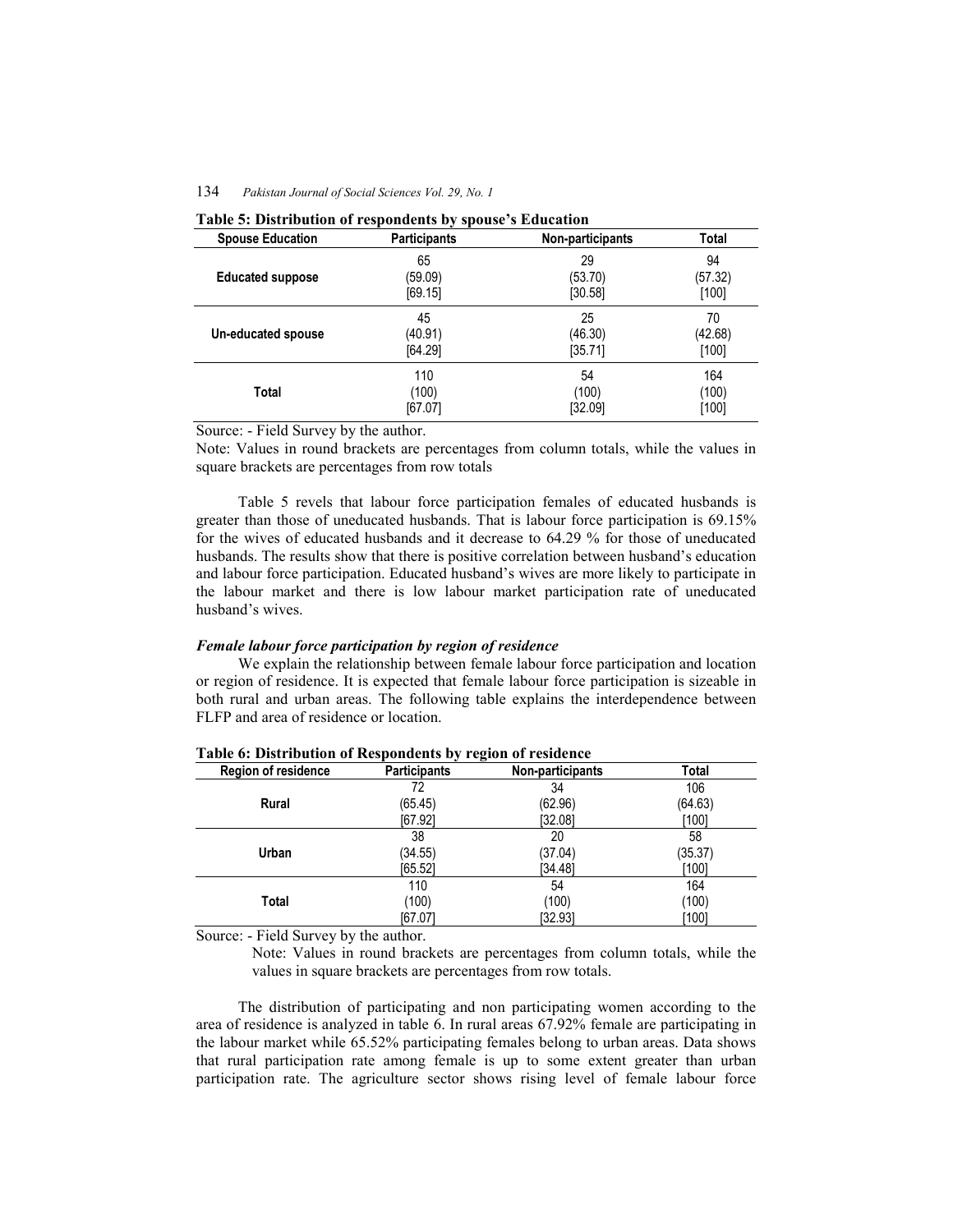participation and targeting of labour intensive live stock and dairy sector provided to be an employment strategy for employment in rural areas.

### *Labour Force Participation and Family Setup*

 Family setup is another important factor which affects female labour force participation. The correlation between FLFP and family setup is given in the following table

| <b>Family setup</b> | <b>Participants</b> | <b>Non-Participants</b> | Total   |
|---------------------|---------------------|-------------------------|---------|
| Joint family        | 73                  | 26                      | 99      |
|                     | (66.36)             | (48.15)                 | (60.37) |
|                     | [73.74]             | [26.26]                 | [100]   |
| Nuclear family      | 37                  | 28                      | 65      |
|                     | (33.64)             | (51.85)                 | (39.63) |
|                     | [56.92]             | [40.08]                 | [100]   |
| Total               | 110                 | 54                      | 164     |
|                     | (100)               | (100)                   | (100)   |
|                     | [67.07]             | [32.93]                 | [100]   |

**Table 7: Distribution of Respondents by family setup** 

Source: - Field Survey by the author.

Note: Values in round brackets are percentages from column totals, while the values in square brackets are percentages from row totals

 In the table 7, distribution of participating and non participating females by family set-up is presented. Data given in the table indicates that female labour force participation is in high joint families. It means that joint family system has positive impact on female labour force participation. Among the joint families about 73.74% females are participating in the labour market while 26.26% of them do not participate. On the other hand about 56.92% females in the nuclear family are working, while 40.08% females are not participating in the labour market. The analysis of family set up indicates that the females are less likely to participate in the labour market that belongs to nuclear family setup. The reason may be that they are involved in home based activities instead working outside the home. The females of joint families are more likely participate in the labour market because their home based activities such as child caring, cooking, washing etc are shared by the other female family members.

### *The labour force participation and marital status*

 Female Supply of labour is highly influenced by the marital status. The relationship between female labour force participation and marital status is presented in the following table.

| <b>Marital status</b> | <b>Participants</b> | <b>Non-Participants</b> | Total   |
|-----------------------|---------------------|-------------------------|---------|
| Married               | 87                  | 40                      | 127     |
|                       | (79.09)             | (74.07)                 | (77.44) |
|                       | [68.50]             | [31.50]                 | [100]   |
| Un-married            | 23                  | 14                      | 37      |
|                       | (20.91)             | (25.93)                 | (22.56) |
|                       | [62.16]             | [37.84]                 | [100]   |
| Total                 | 110                 | 54                      | (100)   |
|                       | (100)               | (100)                   | 164     |
|                       | [67.07]             | [32.93]                 | [100]   |

**Table 8: The distribution of respondents by marital status**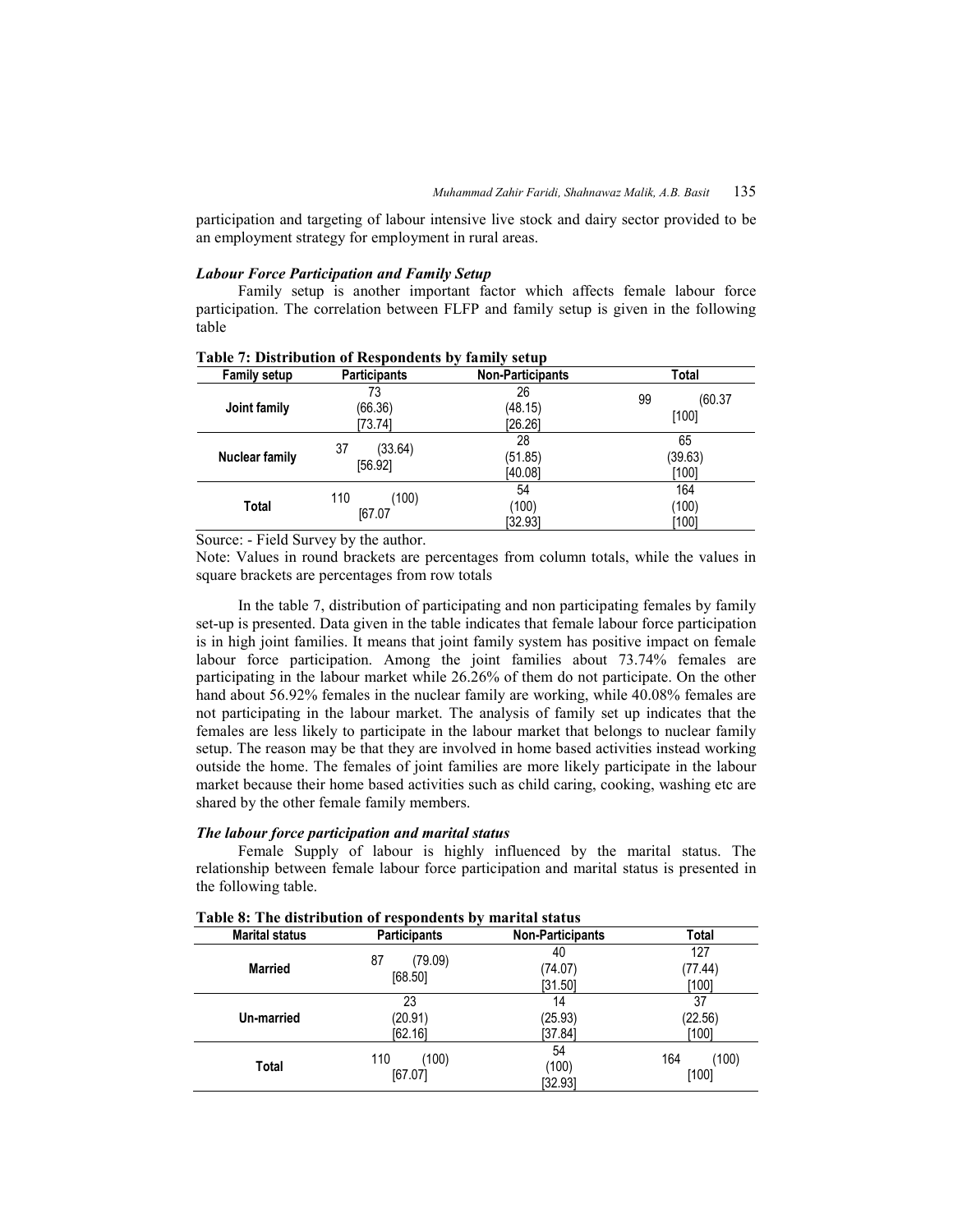Source: - Field Survey by the author.

Note: Values in round brackets are percentages from column totals, while the values in square brackets are percentages from row totals

 The table 8 specifies the respondent's distribution according to martial stats of participating and non-participating females. The study shows that female labour force participation is high among married woman. Therefore married women have positive effect on female labour force participation. 68.50% married woman are participating in the labour market while un-married women's participation rate is 62.16%. Married women are more likely to participate in the labour market in developing countries like Pakistan because of mass-poverty, low household's income and high inflation. Females' share the financial burden of the family by working as a casual worker, involve in teaching activities, by doing embroidery and stitching cloths. In rural areas, females work on farms in joint family system

### *Household size and female labour force participation*

 Among other important factors affecting female labour force participation decision, household size is important one. Size of household can affect both, the women labour force participation decision and her time allocation in either market or non-market productions. The following table depicts relationship between labour force participation and household size.

| Size of household | Participation | Non-participation | Total   |
|-------------------|---------------|-------------------|---------|
|                   | 10            | 18                | 28      |
| $1 - 4$           | (9.09)        | (33.33)           | (17.07) |
|                   | [35.71]       | [64.29]           | [100]   |
|                   | 58            | 25                | 83      |
| $5 - 8$           | (52.73)       | (46.30)           | (50.61) |
|                   | [69.88]       | [30.12]           | [100]   |
|                   | 37            | 10                | 47      |
| $9 - 12$          | (33.64)       | (18.52)           | (28.66) |
|                   | [78.72]       | [21.28]           | [100]   |
|                   | 05            | 01                | 06      |
| $13 - 16$         | (4.55)        | (1.85)            | (3.66)  |
|                   | [83.33]       | [16.67]           | [100]   |
|                   | 110           | 54                | 164     |
| <b>Total</b>      | (100)         | (100)             | (100)   |
|                   | [67.07]       | [32.93]           | [100]   |

#### **Table 9: Distribution of respondents by household size**

Source: - Field Survey by the author.

Note: Values in round brackets are percentages from column totals, while the values in square brackets are percentages from row totals

 We have specified the distribution of respondents according to the household size of participating and non participating females. The household size has positive effect on female labour force participation. The female participation rate in labour market is 35.71% whose family size ranges from one to four (1-4) persons. As the family size increases, the females are more likely to participate in productive activities. The females whose size of family consists upon 13 to 16 people, their participation is about 83.33%. When the household size increases, the female labour force participation increases just to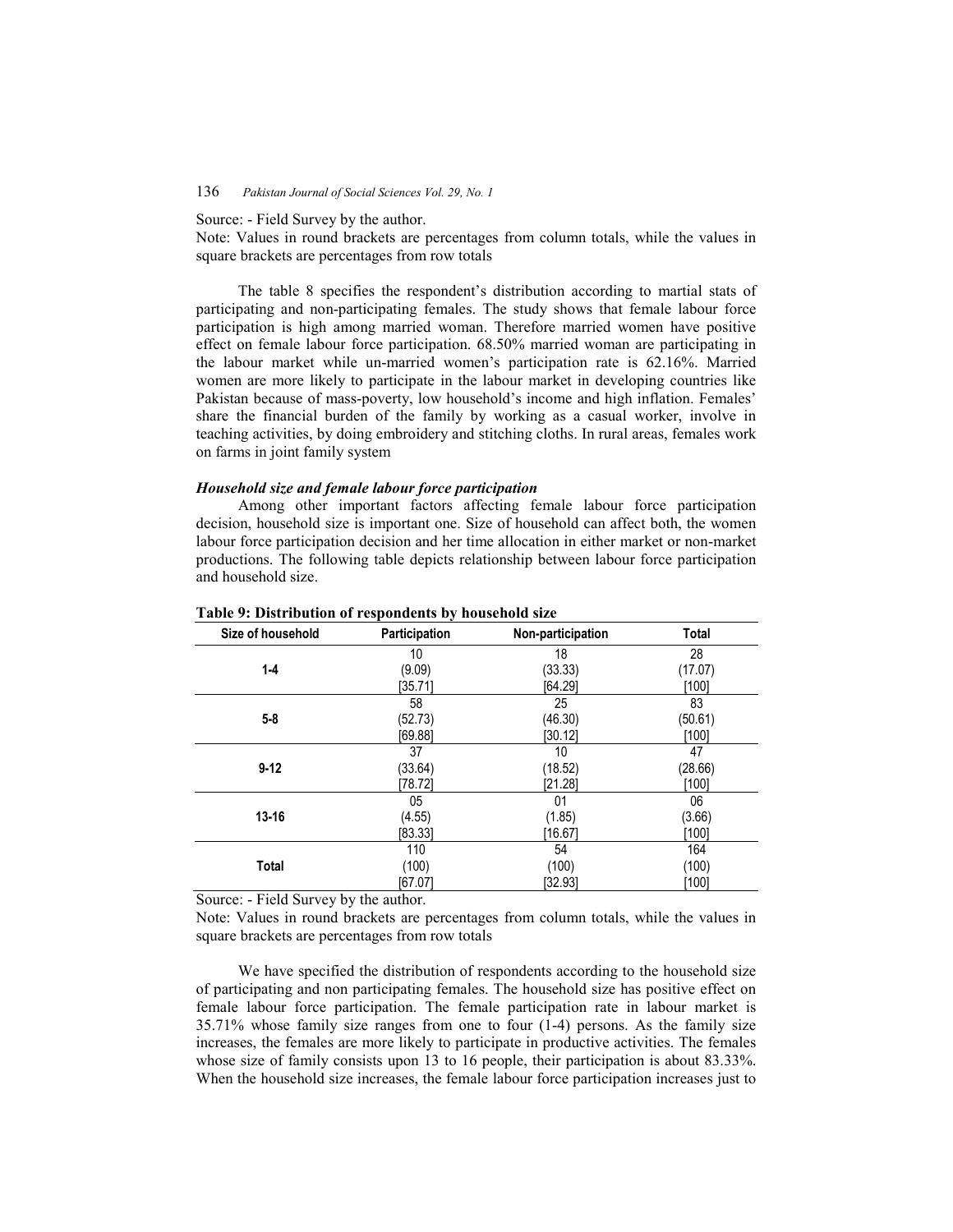share the family burden and provide financial help to head of household for meeting the basic necessities of family.

### **b. Estimates of the Binomial Logit Model**

 We estimate a Logit model on a set of independent variables considering the females labour force participation in economic activities. Table 10 provides three sets of number i.e. the estimated parameters, their asymptotic Z-statistic and marginal effects or probability derivatives. The probability derivative shows the change in the probability because of one unit change in a given explanatory variable keeping all other variables as fixed at their mean.

 The results of the study show that the age of the females affects females' work participation in the economic activities positively. Education plays a pivotal role in deciding females' participation in economic activities. Educational qualification raises the job opportunities of the entire individual and for females also. It is generally observed, the females' participation in economic activities increases as the level of education increases. The similar trend has been seen in the present study considering the relationship between the different levels of education and females' work participation. Education level up to middle (EDUCI) influences the female labour force participation inversely, however, the coefficient of EDUCI is statistically insignificant. Except the basic education up to middle level, the coefficients of all others levels of education are positively influencing the women's decision regarding labour force participation. The females are 24.63 percent more likely to participate in the labour market at the completion of secondary or Matric level of education (EDUCII). The coefficient of EDUCIII is positive and statistically significant. The probability of female participation rises by 39.57 percentage points due to an increase of one unit in the intermediate level of education. On the completion of graduation level of education, the probability of women's work participation increases by 45.26 percent points as compared with women having non-formal education. Supporting to the previous results, the highly educated females are more likely to enter in the labour market by about 75 percentage points. Not only the education is positively related with education but have significant impact on participation. The similar results are found by Naqvi and Shahnaz (2002).

| J ---- J<br>Variable | <b>Coefficient</b> | Z-statistic | <b>Marginal Effects</b> |
|----------------------|--------------------|-------------|-------------------------|
| Constant             | $-0.0747$          | $-0.0398$   |                         |
| <b>AGECY</b>         | 0.0229             | 1.056       | 0.0051                  |
| <b>EDUCI</b>         | $-0.9529$          | 1.423       | 0.211                   |
| <b>EDUCII</b>        | $1.1139***$        | 1.707       | 0.2463                  |
| <b>EDUCIII</b>       | 1.7898**           | 1.984       | 0.3957                  |
| <b>EDUCIV</b>        | $2.047*$           | 2.284       | 0.4526                  |
| <b>EDUCV</b>         | 3.3879***          | 1.6872      | 0.7491                  |
| <b>EDUCM</b>         | 0.1329             | 0.2379      | 0.0294                  |
| <b>EDUCF</b>         | 0.2398             | 0.4889      | 0.053                   |
| <b>EDUCS</b>         | 1.2987**           | 1.972       | 0.2871                  |
| <b>MARTS</b>         | 0.6275             | 0.6553      | 0.1387                  |
| <b>PHAST</b>         | $-3.694*$          | $-5.091$    | $-0.8167$               |
| <b>FAMUP</b>         | 0.7905             | 1.3026      | 0.1748                  |
| <b>LOCTN</b>         | $0.6744***$        | 1.653       | 0.1491                  |
| <b>HSIZE</b>         | $0.2540*$          | 2.335       | 0.0562                  |

**Table 10: Binomial Logit Estimates of Female Labour force Participation (15-64 year)**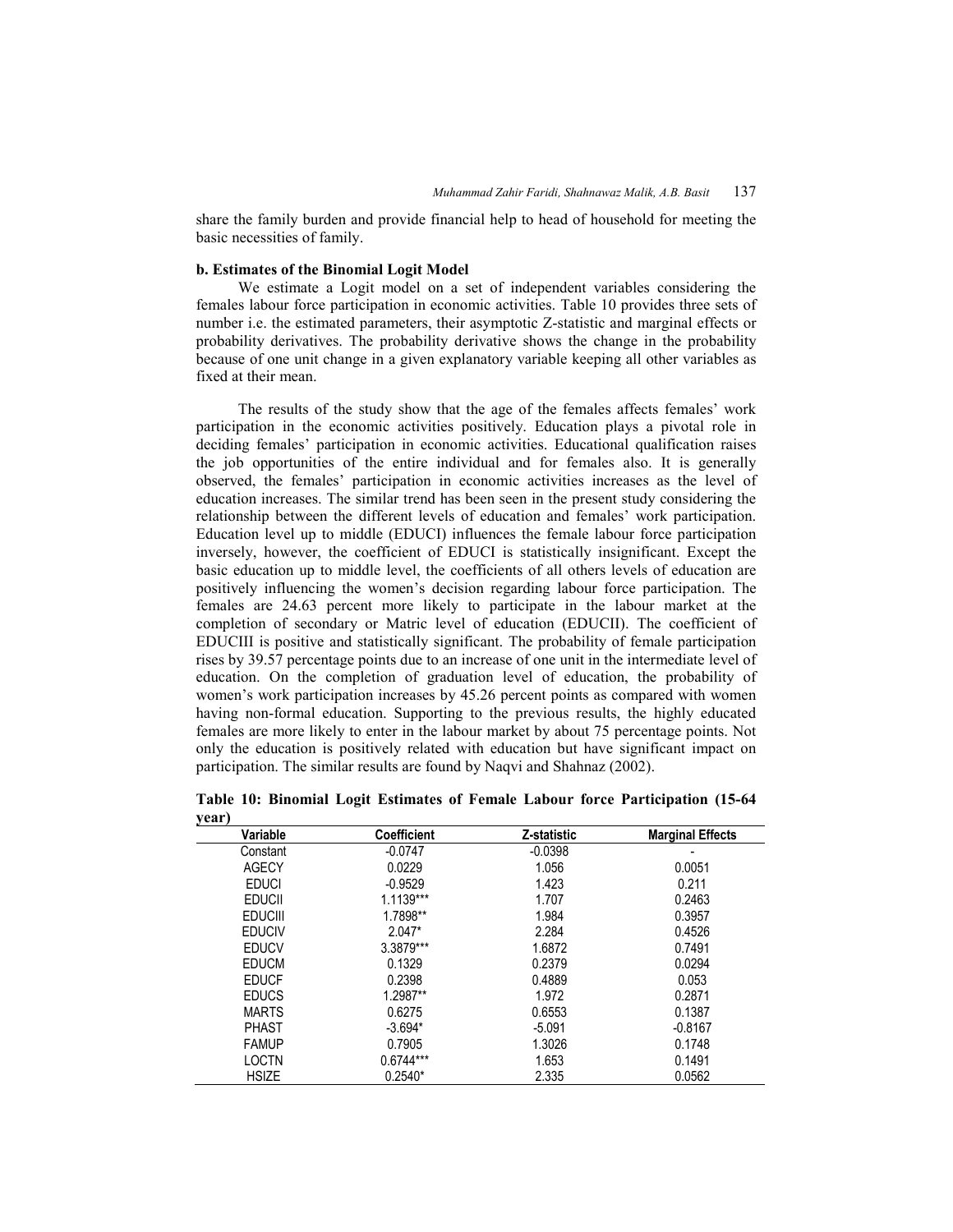| Sample Size $(N) = 164$<br>Log Likelihood = $-64.00363$        | McFadden $R^2$ = 0.384             |  |
|----------------------------------------------------------------|------------------------------------|--|
| LR Statistic (14 df)<br>= 79.83297<br>$\cdots$ $\sim$ $\cdots$ | Prob $(LR \text{ Stat}) = 0.00000$ |  |

\* Significant at 1%, \*\* Significant at 5%, \*\*\* Significant at 10% Non-Formal education is considered as base outcome

 The parents' education status is another factor which influences the female labour force participation. The educated mother's have positive and insignificant impact on females' participation in economic activities. The females are more likely to participate in economic activities by 5.3 percentage points whose fathers are educated but the coefficient of educated father is also statistically insignificant. The reason may be that the study incorporates all levels of education as core variables separately to determine the females' labour market participation. That is why the parents' educational status becomes unimportant for females regarding labour force participation decision. Out results are supported by Hafeez and Ahmad's study (2002). The coefficient of educated husband (EDUCS) turns out to be positive and highly significant at 5 percent level of significance. The probability of work participation rises by 28.71 percentage points.

 The marital status of the females is another important variable which influences the females' participation in economic activities. The result of marital status (MARTS) shows that the probability of female labour force participation rises by 13.87 percentage points due to an addition of one married female. Presence of household assets (PHAST) in the form of financial assets (bank accounts, saving certificate, bonds, share) and physical assets (land holdings, livestock, shops, machinery, equipments, rented homes etc) has negative effect on labour force participation. The evidence indicates that the women are less likely to participate in economic activities by 81.67 percentage points. The coefficient of PHAST is not only negative but has significant impact on the female labour force participation.

 It has been concluded that females residing in joint family system are more likely to participate in the labour force by 17.48 percentage points. However, the result of the coefficient FAMUP is statistically insignificant. Supporting the last results, the probability of work participation rises by 5.6 percentage points due to an increase of one unit in the household size. The reason may be that the financial pressure rises as the size of family increases. Therefore, females participate in economic activities just to share the family financial burden. The region of residence or location has a positive and significant impact on female participation in economic activities. Females are more likely to participate in the labour market by about 15 percentage points because of an addition of one female in urban area.

### **V. Conclusion and Suggestions**

The study concludes that all the education levels except basic level of education up to middle level have a positive and significant impact on the female labour force participation. Females are more likely to participate in economic and business activities as the level of education increases. It is suggested that more education facilities should be provided generally in Pakistan and particularly in the study area. Especially, technical, vocational and job oriented education should be provided to the females. The impact of educated father and mother are on the female labour force participation is positive and insignificant. It means that when the children grow up, they are independent in decision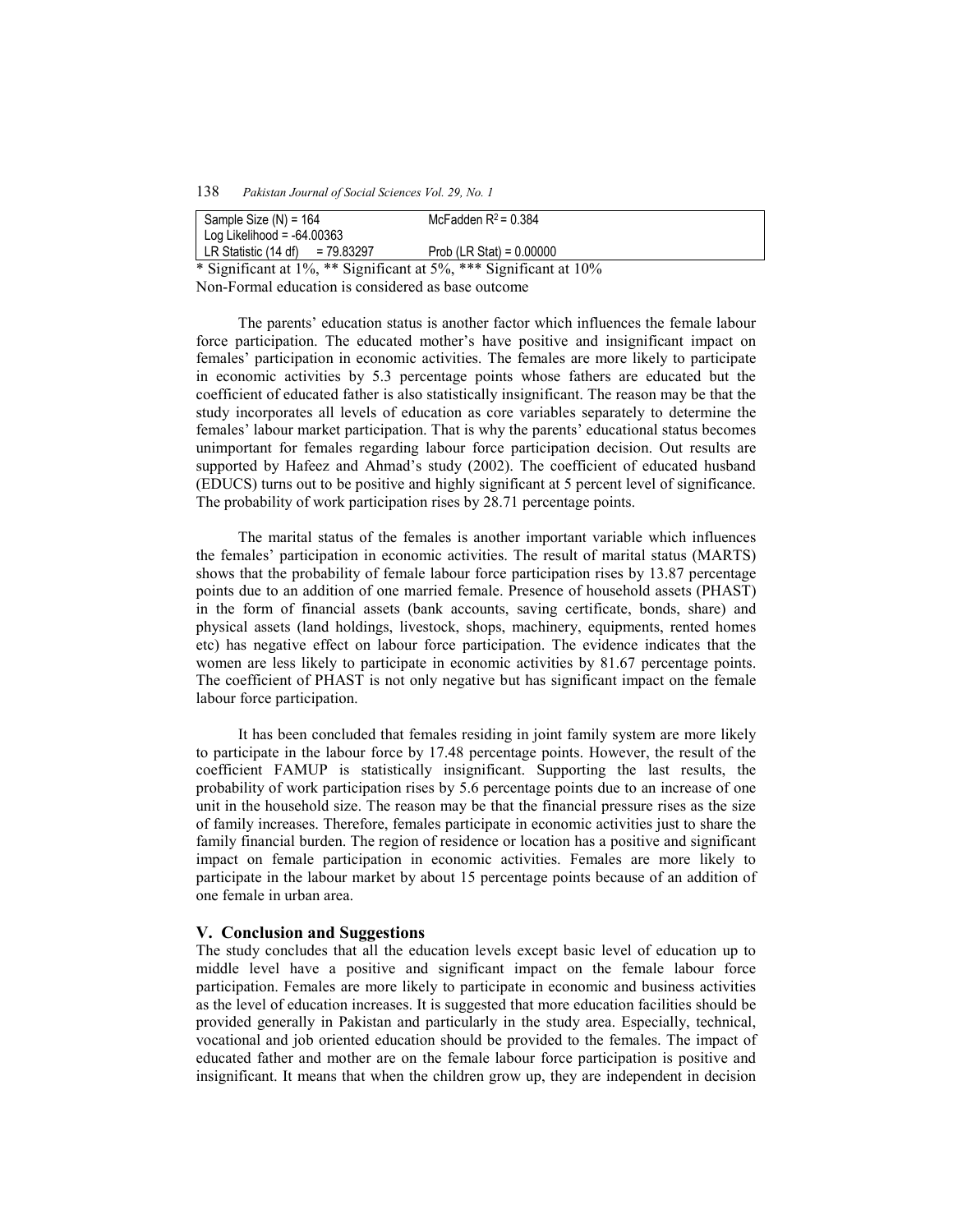making. The evidence indicates that education empowers the females. However, an important conclusion drawn in this study is that educated spouses (husbands) have positive and significant effect on wives' employment. So it is suggested that growth targets can be achieved through educating both males and females.

### **References**

- Becker, G. (1964). Evaluating the impacts of human capital stocks and accumulation on economic growth: some new evidence. *Oxford Bulletin of Economics and Statistics, 58*(1), 9-28.
- Becker, Gary S. (1962). Investment in Human Capital: a Theoretical Analysis. *Journal of Political Economy,* 70, Supplement.
- Borro, Robert J. (2000). Inequality and Growth in a Panel of Countries. *Journal of Economic Growth 5*, 5-32.
- *Chaudhry, I.S. (2007). Impact of Gender Inequality in Education on Economic Growth: Empirical Evidence from Pakistan. The Pakistan Horizon, 60 (4), 81-92*
- *Chaudhry, I.S. and Rehman, Saeed Ur (2009). The Impact of Gender Inequality in Education on Rural Poverty in Pakistan: An Empirical Analysis. European Journal of Economics, Finance and Administrative Sciences, 15, 174-188.*
- Gemmel, N. (1996). Evaluating the impacts of human capital stocks and accumulation on economic growth: Some new evidence. *Oxford Bulletin of Economics and Statistics,* 58(1), 9-28.
- Hafeez. A., and Eatzaz Ahmed (2002). Factors determining the labour force Participation decision of Education Married Women in Pakistan. *Sustainable Development Policy Institute*. (Working Paper Series No. 174.).
- International Labour Organization (2000). Sectoral activities programme: Education [Online]. Available URL:
- Khan S. R. and M. Irfan (1985). Rate of return to education and determinants of earnings in Pakistan. *The Pakistan Development Review, 34(*3, 4).
- King, E. and A. Hill (1995). Women Education in Developing Countries. Baltimore: Johns Hopkins Press.
- Naqvi Zareen F. and Lubna Shahnaz (2002). How do women decide to work in Pakistan?. The Pakistan Development Review, 41(4), 495-513.
- Nasir, Z. M. and Hina Nazli (2000). Education and Earnings in Pakistan. *Pakistan institute of Development Economics, Islamabad,* (Research Report No 177).